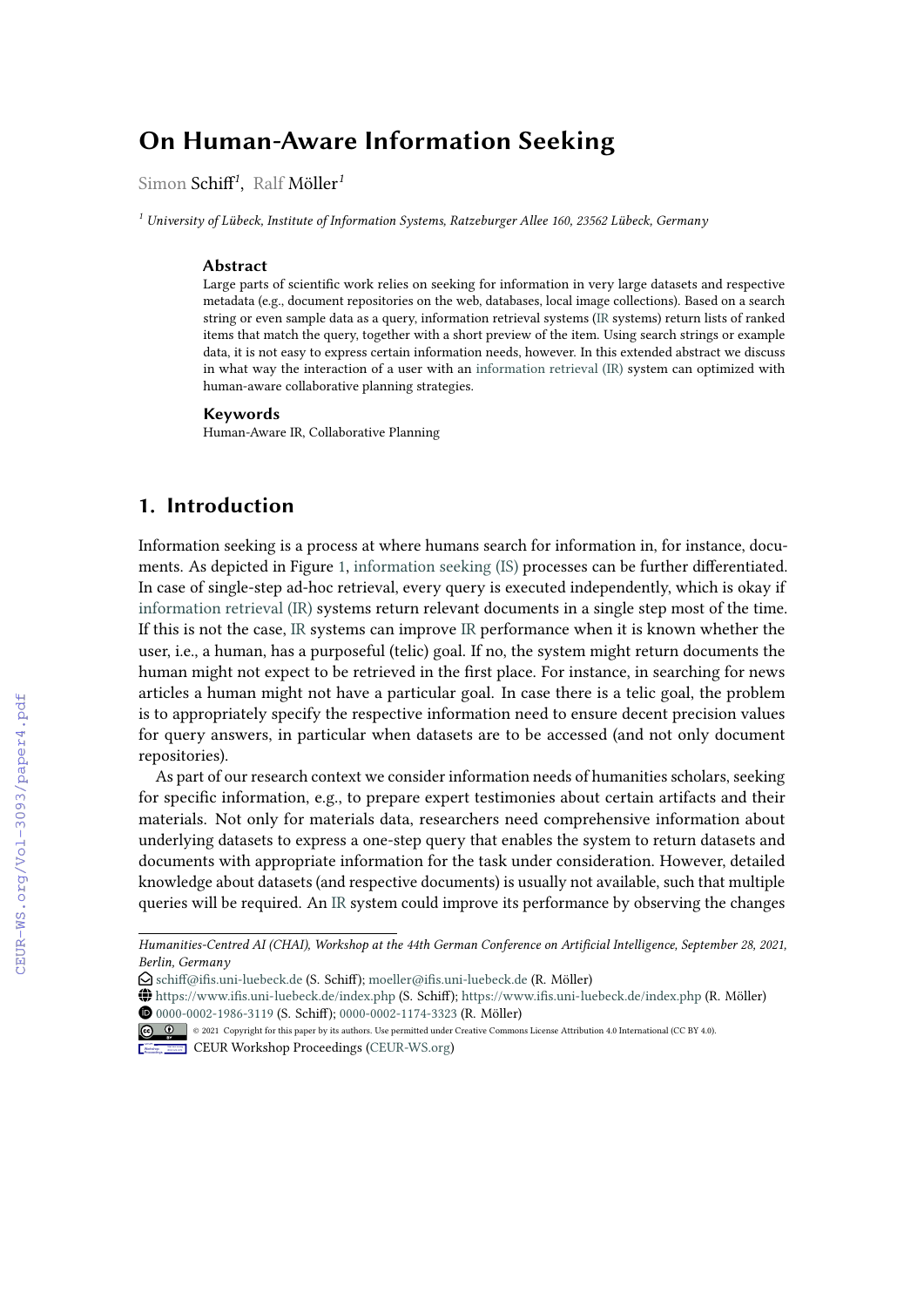<span id="page-1-0"></span>

**Figure 1:** Information Seeking Overview [\[1\]](#page-8-0)

of the issued queries over time and might be able to approximately represent and the scholar's (telic) long-term goal, and consider it for [IR](#page--1-1) query answering tasks.

Queries issued by a human as well as the respective sets of items returned as answers can be combined to form a so-called session, ending when the information need of the human is satisfied. The [IR](#page--1-1) system could compare each query with its predecessor in a session. Depending on which words are added and removed, the system could improve its performance [\(interactive](#page--1-1) [information retrieval \(IIR\),](#page--1-1) see Figure [1\)](#page-1-0). This still might not lead to optimal results as the system does not reflect that the human possibly has a long-term goal. Given a set of queries part of one session, an [IR](#page--1-1) system has to estimate what the long-term goal of the human might be [\(dynamic search \(DS\),](#page--1-1) cf. Figure [1,](#page-1-0) see also [\[1\]](#page-8-0)).

In this extended abstract, we discuss the basic design of an [IR](#page--1-1) agent that is equipped with an [IR](#page--1-1) goal, perceives its environment through various metrics (sensors), builds a set of models (online/offline) of itself as well as an approximate one of the human, and then uses these models to select (actions) sets of datasets and documents in order to fulfill the [IR](#page--1-1) goals.

#### **2. Collaboration Process**

The agent can only satisfy the information need of the human if it can anticipate his [IR](#page--1-1) goal. To anticipate his [IR](#page--1-1) goal, it requires to collaboratively work with him. Collaboration starts at where the human expresses his information need as a query. The human sends the query to the agent and the agent then updates its model that contains an approximation of the [IR](#page--1-1) goal of the human. The agent then sends a result to the human, depending on its updated model. Depending on the result, the human sends a reformulated query and optionally feedback to the agent. The feedback helps the agent to close the gap between its model and the [IR](#page--1-1) goal of the human. This process repeats until the information need of the human is satisfied. We refer to the whole process to as a session that ends if the agent has anticipated the [IR](#page--1-1) goal of the human and thus is able to satisfy the information need of the human.

Many different kind of problems can occur during the session, as the [IR](#page--1-1) agent and the human have to collaborate with each other via queries, feedback, and results without being able to physically observe each other. If a human expresses a query, then he has an approximate mental model of the [IR](#page--1-1) agent, which has an influence on of how the human expresses his query. For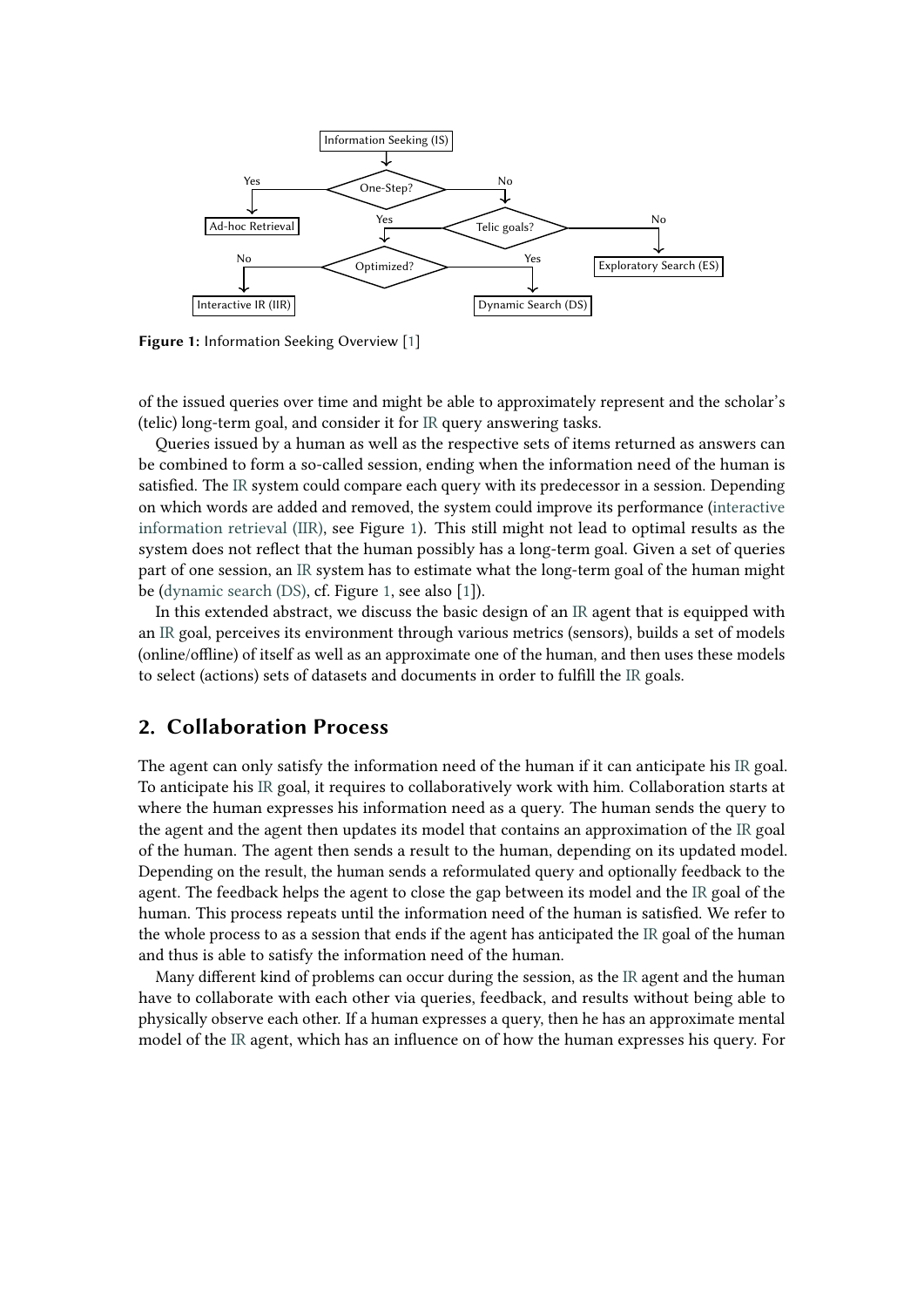<span id="page-2-0"></span>

**Figure 2:** Collaborative Planning over a Session  $S_t$ 

instance, the human expects that his query needs to be in a specific foreign language, the [IR](#page--1-1) agent only compares the query with the titles of documents, or the [IR](#page--1-1) agent weights some terms part of the query to high such that the human omits them. However, the human might be wrong with his expectations. The [IR](#page--1-1) agent is aware of that the human has specific expectations of itself and aims to anticipate them. If the [IR](#page--1-1) agent correctly anticipates them, then it might be able to adapt its behaviour. Adapting the behaviour needs to not only satisfy the expectations of the human. In addition, the behaviour of the [IR](#page--1-1) agent needs to be explicable from the perspective of the human. Otherwise the human is not able to have an accurate approximate mental model of the [IR](#page--1-1) agent and has difficulties in expressing a query. The [IR](#page--1-1) agent cannot correctly anticipate, adapt, and act explicable for every human of who it collaboratively seeks for informations and is aware of that. In case the [IR](#page--1-1) agent in uncertain whether it can collaborate with the human or the human explicitly requests an explanation it has to explain its behaviour.

More formally, an [IR](#page--1-1) agent and a human interact with each other over a finite number  $t$  of time steps T in a session, with  $t \in \mathbb{N}_0$ . As proposed by Kambhampati et al. [\[2\]](#page-8-1) with a slightly different notation, while the human and the agent interact with each other, both are modeled as  $\mathcal{M}^{\mathbf{H}}$  and  $\mathcal{M}^{\mathbf{A}}$  respectively. Model  $\mathcal{M}^{\mathbf{H}}$  contains the information need of the human that can only be approximated by the agent as  $\mathcal{M}_{a}^{H}$  and model  $\mathcal{M}^{A}$  is represented as  $\mathcal{M}_{a}^{A}$  and approximated by the human as  $\mathcal{M}^{\mathbf{A}}_{\mathbf{h}}$ . In addition, the [IR](#page--1-1) agent approximates  $\mathcal{M}^{\mathbf{A}}_{\mathbf{h}}$  as  $\mathcal{M}^{\mathbf{A}}_{\mathbf{h}'}$  in order to reflect whether itself acts explicable or not. As depicted in Figure [2,](#page-2-0) the agent updates incrementally at each time step t its models  $A_t = (\mathcal{M}^A, \mathcal{M}^H_a, \mathcal{M}^A_b)$ , given a query  $Q_t$  and possibly available feedback  $F_t$  and the human updates its models  $\mathbf{H}_t = (\mathcal{M}^\mathbf{H}, \mathcal{M}^\mathbf{A}_\mathbf{h})$  given a result  $R_t$  that the agent selects and might satisfy the information need of the human.

At each time step t during a session, the [IR](#page--1-1) agent's  $A_t$  and human's mental models  $H_t$  are in a specific state that change with each time step  $t$ . Thus a session  $S$  is a sequence of session states  $S = (S_t)_{t=0}^T$ , where each session state  $S_t$  contains the current query  $Q_t$ , feedback  $F_t$ the human expresses, given results  $R_{t-1}$  the [IR](#page--1-1) agent has send to the human in the previous session state, result  $R_t$  that might satisfy the information need of the human, and updated mental models  $H_t$  of the human and  $A_t$  of the agent.

A session  $S$  at time step  $t$  is successful if  $R_t$  in  $S_t$  satisfies the information need of the human. Each session starts with initial, possibly non-empty, models  $H_0$  and  $A_0$  at time step  $t = 0$ . Then, at the next time steps  $t \geq 1$ , the [IR](#page--1-1) agent first updates its models  $A_{t-1}$ , given query  $Q_t$  and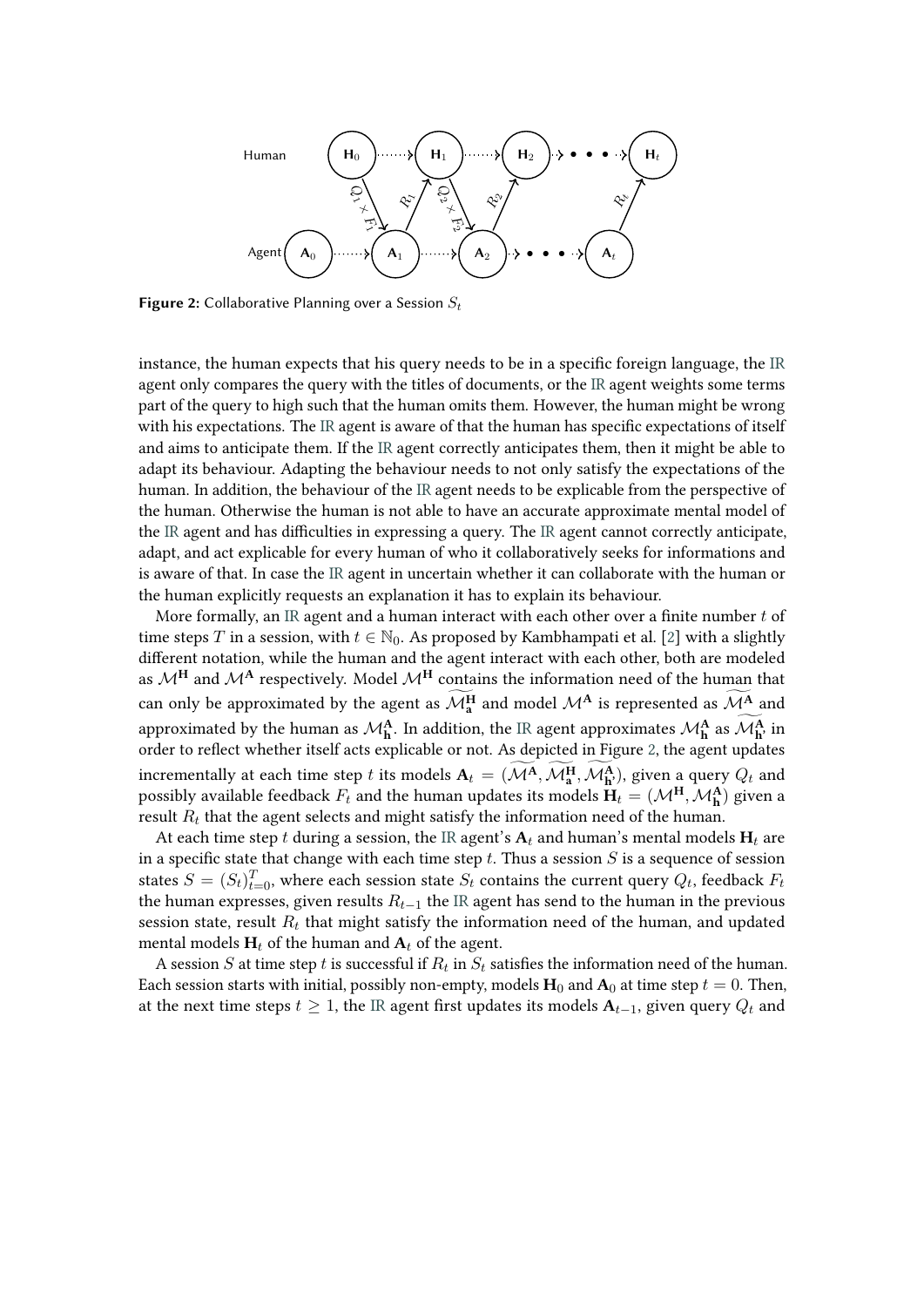optionally available feedback  $F_t$ :

$$
\mathbf{A}_{t-1} \times Q_t \times F_t \longrightarrow \mathbf{A}_t
$$

and then selects result  $R_t$ , depending on  $A_t$ :

 $A_t \longrightarrow R_t$ 

The human receives  $R_t$  and updates his models:

$$
\mathbf{H}_{t-1}\times R_t\longrightarrow \mathbf{H}_t
$$

and then expresses his information need as query  $Q_{t+1}$  and feedback  $F_{t+1}$ :

$$
\mathbf{H}_t \longrightarrow Q_{t+1} \times F_{t+1}
$$

Session  $S$  helps the agent to close the gap between the human models  $H_t$  and its own models  $A_t$  over time and thus to anticipate the [IR](#page--1-1) goal of the human.

## **3. Representation of Mental Models for Collaboration**

As noted by Kambhampati et al., collaboration between a human and an agent works only, if both have an approximate mental model of each other with a small gap in between [\[3\]](#page-8-2). Thus, the human and the agent need to close the gap over time by sharing their models with each other. However, while the agent has a set of models with a concrete representation, the human has not. Both cannot directly interpret the model of the other's model and therefore need to share their models by sending/receiving queries, results, and feedback to each other respectively. The challenging task is to (i) find good representations for  $H_t$  and  $A_t$  and to incrementally update them at each time step, (ii) a language for the queries, results and feedback, and (iii) to evaluate the [IR](#page--1-1) agent. For the latter, as best of our knowledge, only a few evaluation methods exist in the literature, are handcrafted by experts, and yet are not suitable for our [IR](#page--1-1) agent.

The most fitting evaluation method, which we find in the literature, was part of the dynamic domain TREC 2017 conference [\[4\]](#page-8-3). At the conference, a session based [IR](#page--1-1) agent is evaluated with a ground truth dataset, that contains a wide range of topics, handcrafted by experts. Each topic has a description and a set of subtopics. Subtopics contain sets of passages from documents part of a corpus, the [IR](#page--1-1) agent has access to, each associated with a relevance score. The [IR](#page--1-1) agent retrieves a description of a topic as an initial query and then has to return documents from the corpus, sorted by relevance in descending order, given the query. Documents returned by the agent are send to a human simulator that has access to the ground truth dataset. The simulator returns feedback, by comparing the ground truth dataset and the documents retrieved from the agent, whether a document is relevant or not and the [IR](#page--1-1) agent decides when to stop the session. For comparing different agents, given the same ground truth dataset and corpus, the [cube test \(CT\)](#page--1-1) is being used [\[5\]](#page-8-4). Given a ground truth dataset and the current iteration of a session, the human simulator sends the same feedback to the [IR](#page--1-1) agent for documents the simulator has retrieved. If an [IR](#page--1-1) agent approximates  $\mathcal{M}_{\mathbf{a}}^{\mathbf{H}}$  as  $\mathcal{M}_{\mathbf{a}}^{\mathbf{H}}$ , then it could improve greatly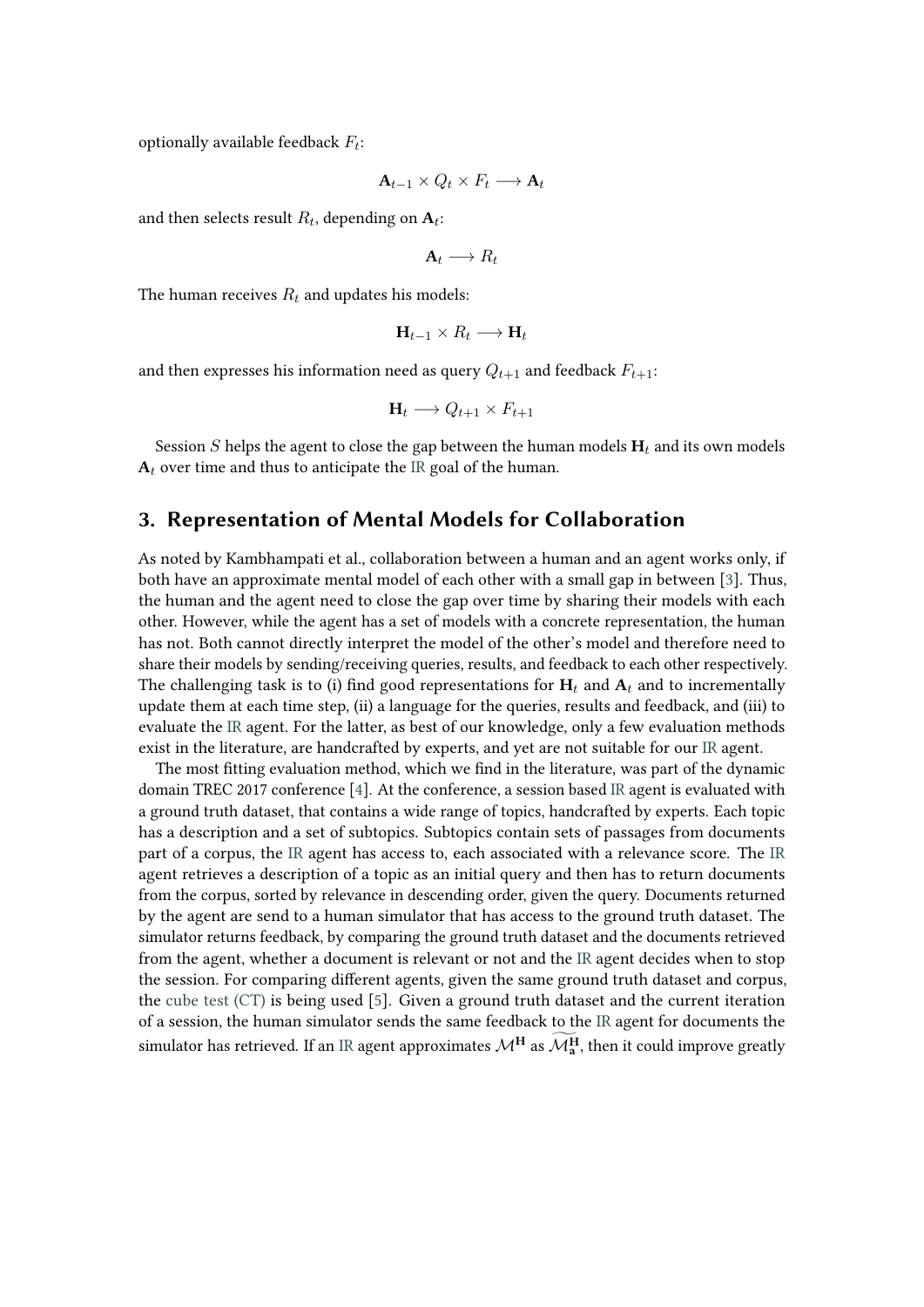its performance. However, we argue that it is not useful, that the agent approximates  $\mathcal{M}^{\mathbf{A}}_{\mathbf{h}}$  as  $\mathcal{M}^{\mathbf{A}}_{\mathbf{h}'}$ , as the human simulator always gives the same feedback in identical iterations, even if the complete history of two sessions differ.

Our aim is to extend the human simulator, part of the evaluation at the dynamic domain TREC 2017 conference, with a human agent, such that the [IR](#page--1-1) agent can improve its performance by approximating  $\mathcal{M}_{\mathbf{h}}^{\mathbf{A}}$  as  $\mathcal{M}_{\mathbf{h}}^{\mathbf{A}}$ , in addition to approximating  $\mathcal{M}_{\mathbf{a}}^{\mathbf{H}}$ . The human simulator still has access to a ground truth dataset, however the dataset does only contain sets of relevant documents, each with respect to a session. Expressing queries is now the task of the human agent that does not know which documents are selected as relevant by the human simulator. From a subset of these as relevant selected documents, the human simulator generates a subjective representation in form of weighted words that simulate the information need of a human. Subjective as the human simulator generates the weighted words depending on the context of as relevant selected documents. The human agent does not know which documents are selected as being relevant by the human simulator and is not able to go through all documents in the corpus. However, the human agent can observe the weighted words that represent the information need. That is identical to a real human that is not able to compare all documents in a large corpus with a set of terms in his mind. From the set of weighted words, the human agent has to express its information need as a query. As it is for real humans the case, the human agent tries to anticipate of how the [IR](#page--1-1) agent returns documents, given a query, as it only wants to retrieve documents, that are relevant. The human agent is allowed to reweight the weighted words before sending them as a query to the [IR](#page--1-1) agent to retrieve a set of documents it could read. Only sending top weighted words to the [IR](#page--1-1) agent, without adjusting them, is not a good strategy as the [IR](#page--1-1) agent might not be able to always return relevant documents with respect to a subset of words that only subjectively represent the information need of a human. Therefore, the human agent knows that the [IR](#page--1-1) agent might not be able to understand his information need and needs to find a good strategy for expressing a query. The [IR](#page--1-1) agent needs to anticipate of how the human agent reweights words before sending them as a query, while it does not have access to the set of weighted words. However, it can observe the titles and contents of all documents in the corpus and the query, send by the human agent. We argue that the [IR](#page--1-1) agent needs to be aware of that its actions influence the human agents actions. If the human agent reads a document, then the human simulator changes the weighted words, as the human agent has learned something new by reading a document. Collaboration between both agents only works if both aim to share and approximate the mental models of each other.

More concretely, the human agent does not compute  $Q_{t+1} \times F_{t+1}$  from  $H_t$  and the [IR](#page--1-1) agent  $R_t$  from  $A_t$  directly. Both  $H_t$  and  $A_t$  contain models and each model contains a function that maps, depending on the model, queries  $Q_t$  and feedback  $F_t$  or weighted words to queries  $Q_{t+1}$ and feedback  $F_{t+1}$  or weighted words, as depicted in Table [1.](#page-5-0) The human agent needs to express its information need as a query and to give optionally feedback for previously received results:  $\mathbf{H}_t \to Q_{t+1} \times F_{t+1}$ , with  $\mathbf{H}_t = (\mathcal{M}^\mathbf{H}, \mathcal{M}^\mathbf{A}_\mathbf{h})$ . Model  $\mathcal{M}^\mathbf{H}$  contains a function

$$
f^{\mathbf{H}\to\mathbf{A}}:\mathcal{M}^{\mathbf{A}}_{\mathbf{h}}\times W^{\mathbf{H}}\to Q_{t+1}\times F_{t+1}
$$

that maps weighted words  $W^{\text{H}}$ , generated by the human simulator to query  $Q_{t+1}$  and feedback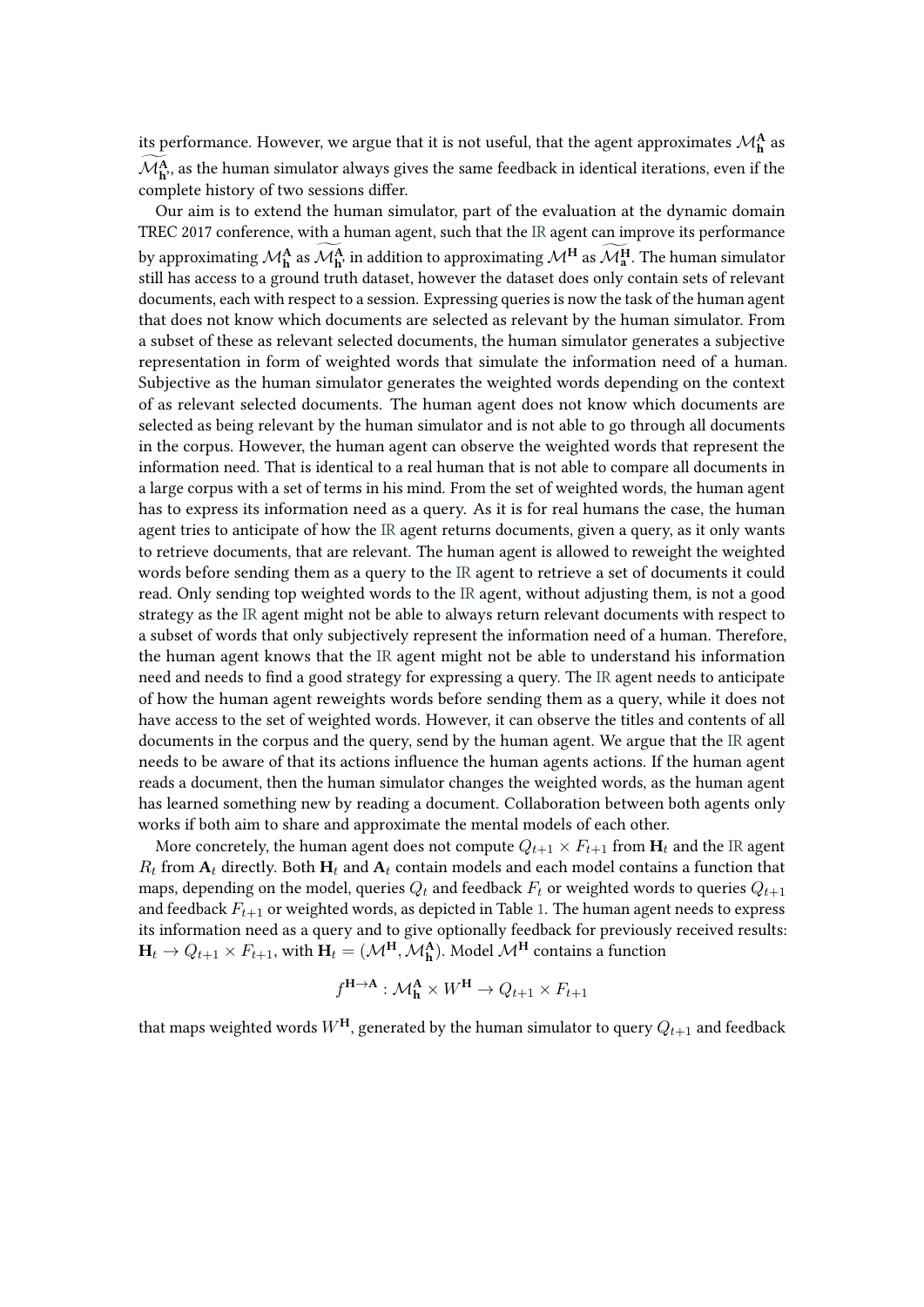<span id="page-5-0"></span>**Table 1** Concrete Mental Models

| Model                                               | Function                                           | From                                                                       | To                       |
|-----------------------------------------------------|----------------------------------------------------|----------------------------------------------------------------------------|--------------------------|
| $\mathcal{M}^{\mathsf{H}}$                          | $f^{\mathsf{H}\rightarrow\mathsf{A}}$              | $\mathcal{M}_{h}^{\mathbf{A}} \times W^{\mathbf{H}}$                       | $Q_{t+1} \times F_{t+1}$ |
| $\mathcal{M}_{h}^{A}$                               | $f_{h}^{A\rightarrow H}$                           | $Q_t \times F_t$                                                           | $W_{h}^{\mathbf{A}}$     |
| $\widetilde{\mathcal{M}}^{\mathbf{A}}$              | $f^{\mathsf{A}\rightarrow\mathsf{H}}$              | $\mathcal{M}_{a}^{H} \times Q_{t} \times F_{t}$                            | $W^{\mathsf{A}}$         |
| $\widetilde{\mathcal{M}}_{a}^{H}$                   | $f_{\mathbf{a}}^{\mathbf{H}\rightarrow\mathbf{A}}$ | $\mathcal{M}_{\mathbf{h}}^{\mathbf{A}} \times W_{\mathbf{a}}^{\mathbf{H}}$ | $Q_{t+1} \times F_{t+1}$ |
| $\widetilde{\mathcal{M}_{\mathbf{b}}^{\mathbf{A}}}$ | $f_{\mathbf{h}}^{\mathbf{A}\to\mathbf{H}}$         | $Q_t \times F_t$                                                           | $W_{h}^{A}$              |

 $F_{t+1}$ , and  $\mathcal{M}^{\mathbf{A}}_{\mathbf{h}}$  an approximated function

$$
f_{\mathbf{h}}^{\mathbf{A}\to\mathbf{H}}: Q_t \times F_t \to W_{\mathbf{h}}^{\mathbf{A}}
$$

of the [IR](#page--1-1) agent that maps  $Q_t$  and  $F_t$  to a set of weighted words  $W_{\mathbf{h}}^{\mathbf{A}}$  possibly part of model  $\mathcal{M}^{\mathbf{A}}$ from the perspective of the human. An approximation of  $f_{\bf h}^{{\bf A}\to{\bf H}}$  is the humans understanding of how the [IR](#page--1-1) agent interprets a query and feedback. In addition, it sends feedback  $F_t$  to the agent, containing which documents the agent has returned in the previous iteration are relevant. Thus, the human agent is aware of that the set of weighted words  $W^{\text{H}}$  in his mental model  $\mathcal{M}^{\text{H}}$  only subjectively represent the relevant documents and the [IR](#page--1-1) agent is not necessarily able to return relevant documents from these words. In addition it knows, that the [IR](#page--1-1) agent is aware of that and aims to reweight the words in  $Q_t$  with  $f^{{\bf A}\to{\bf H}}_{\bf h}: Q_t\times F_t\to W^{\bf A}_{\bf h}$  that objectively represent the information need of the human agent, from the perspective of the [IR](#page--1-1) agent.

The [IR](#page--1-1) agent needs to assign a score to all documents in the corpus and return top  $n$  of them in descending order as  $R_t: \mathbf{A}_t \to R_t$  with  $\mathbf{A}_t = (\mathcal{M}^{\mathbf{A}}, \mathcal{M}^{\mathbf{H}}_{\mathbf{a}}, \mathcal{M}^{\mathbf{A}}_{\mathbf{h}})$ . Model  $\mathcal{M}^{\mathbf{A}}$  contains the function

$$
\widetilde{f^{\mathbf{A}\to\mathbf{H}}}:\widetilde{\mathcal{M}_{\mathbf{a}}^{\mathbf{H}}}\times Q_t\times F_t\to W^{\mathbf{A}}
$$

where the set of words  $W^{\mathbf{A}}$  objectively represent the information need of the human agent,  $\mathcal{M}_{\mathbf{a}}^{\mathbf{H}}$  an approximation of  $\mathcal{M}^{\mathbf{H}}$  containing the function

$$
\widetilde{f_{\mathbf{a}}^{\mathbf{H}\to\mathbf{A}}}:\widetilde{\mathcal{M}_{\mathbf{h}}^{\mathbf{A}}}\times W_{\mathbf{a}}^{\mathbf{H}}\to Q_{t+1}\times F_{t+1}
$$

and  $\mathcal{M}_{\mathbf{h}'}^{\mathbf{A}}$  the function

$$
\widetilde{f_{\mathbf{h}'}^{\mathbf{A}\to\mathbf{H}}}: Q_t \times F_t \to W_{\mathbf{h}'}^{\mathbf{A}}
$$

The weighted words  $W^{\mathbf{A}}$  objectively represent the information need of the human agent, from the perspective of the [IR](#page--1-1) agent and it compares these with the documents in the corpus, by using for instance [latent semantic indexing \(LSI\).](#page--1-1) Approximating  $f_h^{\bf A \to H}$  :  $Q_t \times F_t \to W_h^{\bf A}$  as  $\widetilde{f_{\textbf{h}'}^{\textbf{A}\rightarrow\textbf{H}}}: Q_t \times F_t \rightarrow W_{\textbf{h}'}^{\textbf{A}}$  helps the agent to act according to the expectations of the human, by comparing  $W_{\bf h'}^{\bf A}$  with  $W^{\bf A}$ . If the gab between  $W_{\bf h'}^{\bf A}$  and  $W^{\bf A}$  is too large, the [IR](#page--1-1) agent could either adapt its behaviour to act according to the expectations of the human, even if it is a loss in its retrieval performance or if the gab is even larger, then it should explain its behaviour. Note that  $W_{\mathbf{h}^{\prime}}^{\mathbf{A}}$  and  $W^{\mathbf{A}}$  are not necessarily identical.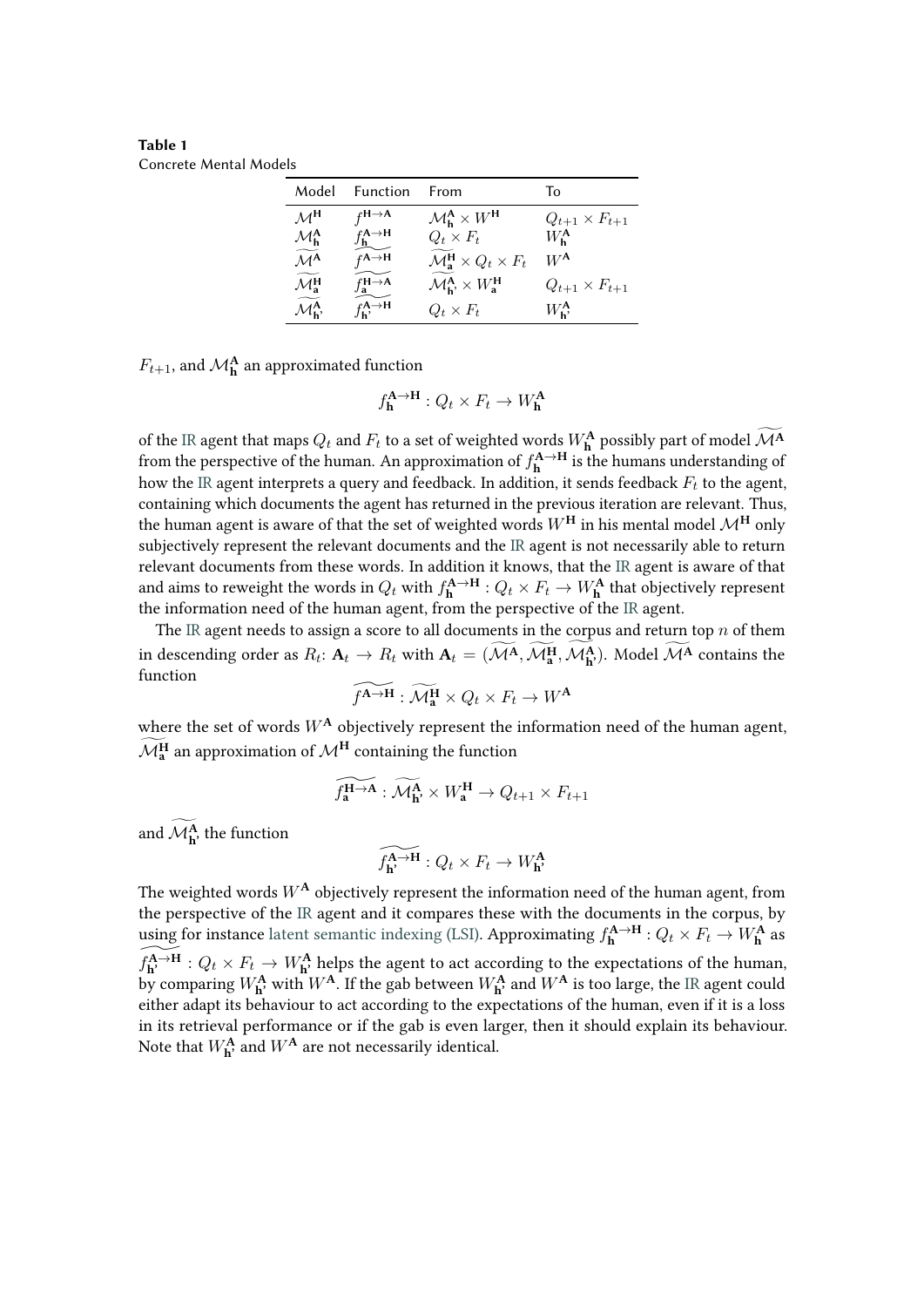| Variable                  | Description                                                                                                |  |
|---------------------------|------------------------------------------------------------------------------------------------------------|--|
| Relevant <sub>t</sub> (D) | the probability of a document $d$ being relevant or not                                                    |  |
| $Weights_{t}(W)$          | the probability of a word $w$ being set as relevant by the human simulator at<br>the current iteration $t$ |  |
| $Read_t(D)$               | the probability of a document $d$ being read by the human agent at the current                             |  |
|                           | iteration $t$                                                                                              |  |
| $Query_t(W)$              | the probability of a word $w$ being part of the query at the current iteration $t$                         |  |
| $Relevance_t(D)$          | the probability of a document $d$ being relevant at the current iteration $t$ from                         |  |
|                           | the perspective of the IR agent                                                                            |  |
| $Title_t(D, W)$           | the probability of a document $d$ having word $w$ in the title                                             |  |
| $Content_t(D, W)$         | the probability of a document $d$ containing word $w$                                                      |  |

<span id="page-6-0"></span>**Table 2** Dynamic decision network nodes

Even if the human agent and the human simulator are not simulating a real human perfectly, we argue that it is a big step towards developing a human aware [IR](#page--1-1) agent that collaboratively seeks for information together with a real human. The [IR](#page--1-1) agent could be further improved in the future by evaluating it in the real world. If the [IR](#page--1-1) agent performs bad in the real-world, then the human agent and human simulator need to be adapted accordingly. The effort of adapting the agents pays off, if the agents are realistic enough for the evaluation of an [IR](#page--1-1) agent. Evaluating an [IR](#page--1-1) agent, using a simulator is cheaper and orders of magnitudes faster, than evaluating it in the real-world.

#### **4. Select Appropriate Actions**

During seeking, the human agent has to decide which queries  $Q_{t+1}$  and feedback  $F_{t+1}$  it should send to the [IR](#page--1-1) agent, while the agent has to decide which results  $R_t$  it should send to the human agent, such that the human agent is able to find every relevant document in the corpus. Finding every relevant document in the corpus is the long term goal of the human agent during a session S, however both agents need to be able to decide at each session state  $S_t$ , which action to perform. Decision making could be made possible by modelling the information seeking process as a [dynamic decision network \(DDN\),](#page--1-1) as depicted in Figure [3.](#page-7-0) A [DDN](#page--1-1) is a [dynamic Bayesian](#page--1-1) [network \(DBN\)](#page--1-1) extended with decision and utility nodes. Decision nodes are identical to chance nodes, except that the value of a decision node is determined by an action. The [IR](#page--1-1) agent gets a high reward if the human gives positive feedback for a document it read and the human agent if it sends a query at where the [IR](#page--1-1) agent returns documents that are relevant. The nodes of the [DDN](#page--1-1) could be separated mainly into three parts, namely the (i) human simulator, (ii) human agent, (iii) human aware [IR](#page--1-1) agent, and are listed in Table [2.](#page-6-0) During a session, the set of relevant documents  $Relevant<sub>t</sub>(D)$  does not change over time and is not observable by the human agent or [IR](#page--1-1) agent. The human simulator generates a set of weighted words  $Weights_t(W)$  from a subset of relevant documents d, which subjectively represent the information need  $\mathcal{M}^H$  of the human. If the human agent reads a document d with probability  $Read_{t-1}(D)$ , then the human simulator adjusts the weights  $Weights_t(D)$ . Adjusting the weights is similar to the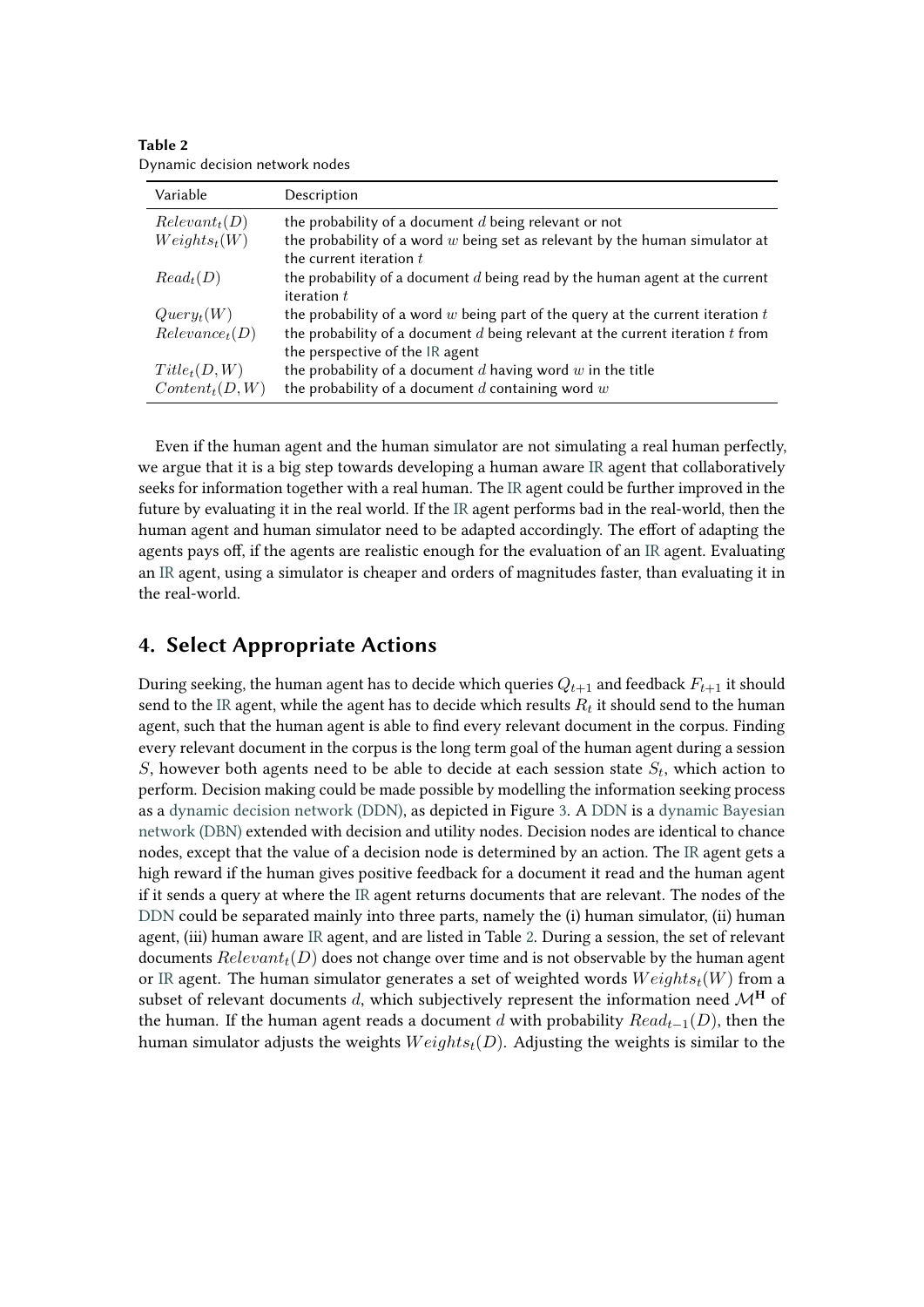

<span id="page-7-0"></span>**Figure 3:** Collaborative seeking modelled with a dynamic decision network

behaviour of a real human, as if a human reads a document, then he learns something new. If a human learns something new, then his information need changes too. From the set of weighted words  $Weights_t(W)$ , the human generates a query  $Query_{t-1}(W)$  that the [IR](#page--1-1) agent can observe, using **<sup>H</sup>**→**A**.

In addition to the query, the [IR](#page--1-1) agent can observe the titles  $Title_t(D, W)$  and  $Content_t(D, W)$ of the documents d and compare them with  $Weights_t(W)$  it approximates, using  $f^{A\rightarrow H}$  for computing whether a document d is relevant  $Relevance_t(D)$  or not. The human agent approximates  $W^{\mathbf{A}}$  as  $W^{\mathbf{A}}_{\mathbf{h}}$ , by approximating  $\widetilde{f^{\mathbf{A}\to\mathbf{H}}}$  as  $f^{\mathbf{A}\to\mathbf{H}}_{\mathbf{h}}$  and the [IR](#page--1-1) agent is aware of that, by approximating  $f_{\bf h}^{\bf A\to H}$  as  $\widetilde{f_{\bf h'}^{\bf A\to H}}$  for acting explicable from the perspective of the human agent. In addition, the [IR](#page--1-1) agent approximates  $f^{H\to A}$  as  $\widetilde{f^{H\to A}_a}$ . Approximating  $f^{H\to A}$  as  $\widetilde{f^{H\to A}_a}$  helps the [IR](#page--1-1) agent to plan for future steps ahead. If the human agent reads a document, the human simulator reveals whether the document is relevant or not. The human agent forwards to the [IR](#page--1-1) agent whether a document it read is relevant  $Feedback<sub>t</sub>(D) = true$  or not  $Feedback<sub>t</sub>(D) = false$ .

### **5. Conclusion and Future Work**

We model the process of a human and an [IR](#page--1-1) agent that collaboratively search for information during a session, by sharing their mental models, as a [DDN.](#page--1-1) The [IR](#page--1-1) agent is modelled such that there is a difference between its mental model  $\widetilde{\mathcal{M}}^{\mathbf{A}}$  and the approximation of the human mental model  $\mathcal{M}_{\mathbf{a}}^{\mathbf{H}}$  as  $\mathcal{M}_{\mathbf{a}}^{\mathbf{H}}$ . In a first sight, this might be counterintuitive as the goal of the [IR](#page--1-1) agent should be identical to that of the human. However, the information need of a human, expressed as a query  $Q_{t+1}$  is only a tiny representation of the subjective knowledge the human has about his information need, as different humans specify very different queries for very similar information needs. The agent is aware of that and should aim to translate the query  $Q_t$  into an objective representation  $W^{\mathbf{A}}$  in  $\mathcal{M}^{\mathbf{A}}$  of the information need of the human it could compare with the documents in the corpus. Translating the information need of the human,